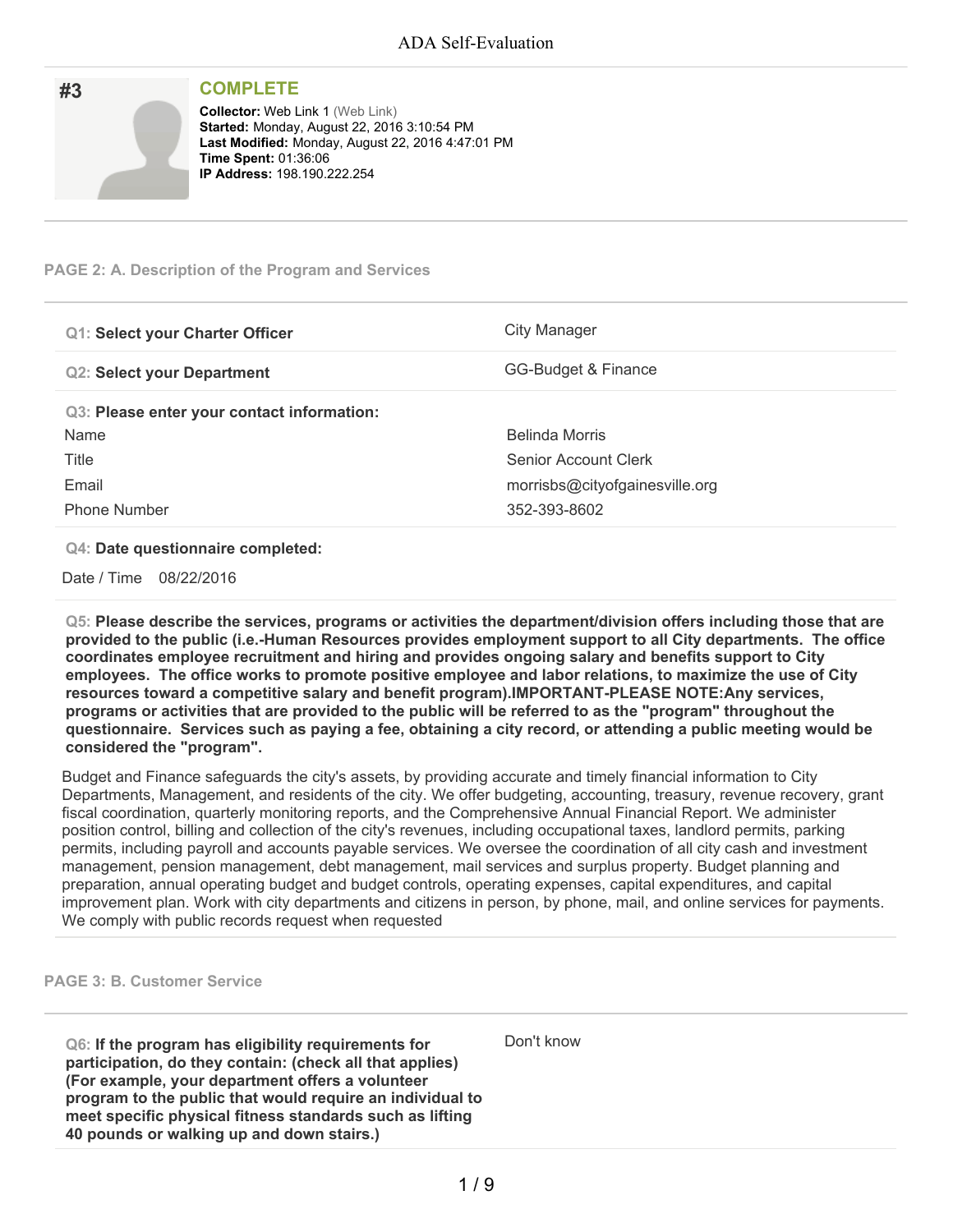| Q7: If there are applicable policies, how does the<br>program ensure that these policies do not discriminate<br>against people with disabilities?                                                                                                                                                            | don't know                                     |
|--------------------------------------------------------------------------------------------------------------------------------------------------------------------------------------------------------------------------------------------------------------------------------------------------------------|------------------------------------------------|
| Q8: Is there a formal policy in place to respond to<br>requests from the general public for sign language, oral<br>and cued speech interpreters, or other modifications to<br>the program to allow people with disabilities to<br>participate?                                                               | Don't Know                                     |
| Q9: Does the program have standard operating<br>procedures in place to include a person with<br>disabilities? [For example, allowing a service animal into<br>a facility, allowing someone to bring a personal<br>attendant with them to a recreation class or moving an<br>event to an accessible location] | Don't Know                                     |
| Q10: Is the program staff that interacts with the<br>publictrained on the correct procedures to follow when a<br>person requests an interpreter?                                                                                                                                                             | Don't Know                                     |
| Q11: How much notice is required to provide an<br>accommodation request?                                                                                                                                                                                                                                     | Don't know - have not completed such a request |
| Q12: Do you track accessibility requests for the<br>program?                                                                                                                                                                                                                                                 | No                                             |
| Q13: Does the program charge an additional fee for<br>modifying the program for a person with disabilities?                                                                                                                                                                                                  | Don't Know                                     |
| Q14: Are there any hard copy or digital forms required<br>for admission or participation in the program (i.e. tests,<br>applications, registration forms, etc.)?                                                                                                                                             | Don't Know                                     |
| Q15: Do the forms contain a notice that the City does not<br>discriminate against people with disabilities?                                                                                                                                                                                                  | Don't Know                                     |
| Q16: Is an interview required prior to an applicant's<br>admission to the program?                                                                                                                                                                                                                           | Don't Know                                     |
| Q17: When hiring temporary or permanent employees,<br>does the program consistently use selection criteria that<br>does not discriminate based on disability?                                                                                                                                                | Yes                                            |
| Q18: Does the program ensure individuals with<br>disabilities are allowed the opportunity to participate as<br>members of any program associated citizen's advisory<br>boards or committees?                                                                                                                 | Don't Know                                     |
| Q19: Are individuals with disabilities currently serving<br>on any of the program's advisory boards or<br>committees?                                                                                                                                                                                        | Don't Know                                     |

**PAGE 4: C. Notice Requirements**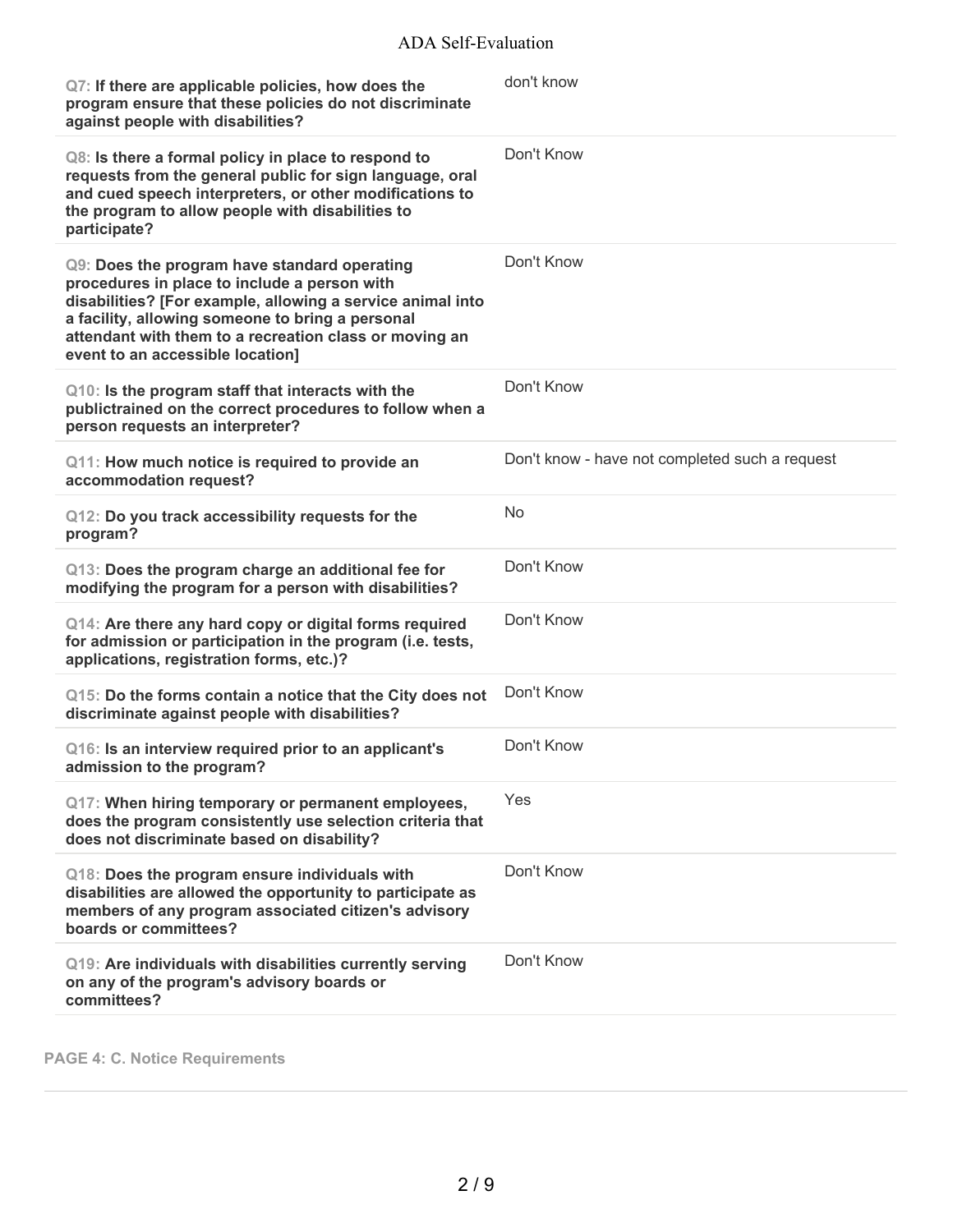| Q20: Is a "Notice under the Americans with Disabilities<br>Act" or a non-discrimination statement made accessible,<br>as needed, to program participants who may be persons<br>with disabilities?                                                                                                                                        | Don't Know,                                                                                                                                                                                             |
|------------------------------------------------------------------------------------------------------------------------------------------------------------------------------------------------------------------------------------------------------------------------------------------------------------------------------------------|---------------------------------------------------------------------------------------------------------------------------------------------------------------------------------------------------------|
|                                                                                                                                                                                                                                                                                                                                          | If yes, please list all locations where it is available:<br>would think HR handles this                                                                                                                 |
| Q21: Does the non-discrimination statement include<br>information about the City's ADA Coordinator and how<br>to contact them or file a grievance?                                                                                                                                                                                       | Don't Know                                                                                                                                                                                              |
| Q22: Is program staff that regularly interacts with the<br>public familiar with the City's ADA grievance/complaint<br>procedures when an incident of disability discrimination<br>is alleged?                                                                                                                                            | Don't Know                                                                                                                                                                                              |
| Q23: Does the program notify all persons that public<br>meetings, hearings, interviews, and conferences will be<br>held in accessible locations and that adaptive/auxiliary<br>aids (such as assistive listening devices, readers for the<br>blind, pen and paper) will be provided, upon request, to<br>participants with disabilities? | Don't Know,<br>If yes, please describe how the notifications are made<br>and how much advance notice is required to provide<br>accommodations.<br>clerk's office? communication office?                 |
| Q24: Is there a formal policy in place to respond to<br>requests from the general public for note takers,<br>computer-assisted real time transcription services, and<br>other auxiliary aids and services for providing effective<br>communication?                                                                                      | Don't Know                                                                                                                                                                                              |
| <b>PAGE 5: D. Printed Information</b>                                                                                                                                                                                                                                                                                                    |                                                                                                                                                                                                         |
| Q25: Does the program have printed materials (i.e.<br>forms, newsletters, brochures, calendars, fact sheets)<br>that are made available to the public?                                                                                                                                                                                   | Yes,<br>If yes, please describe the printed materials.<br>We have Financial statements, Comprehensive<br>Annual Reports, Budget in Briefs, Financial Operating<br>Plan, available online and hard copy. |
| Q26: Who manages the printed materials?                                                                                                                                                                                                                                                                                                  | My department manages printed material                                                                                                                                                                  |
| Q27: Is there a formal policy in place to respond to<br>requests from the general public for alternate document<br>formats of the printed materials that are made to the<br>public?                                                                                                                                                      | Yes,<br>If yes, please describe and listthe written policy.<br>online PDF's are available                                                                                                               |
| Q28: What types of alternate document formats does the<br>program make available when requested? (Check all that<br>apply)                                                                                                                                                                                                               | Other media type,<br>Please list other media type(s):<br>CD with a PDF of Comprehensice Annual Financial<br>Report is available                                                                         |
| Q29: How much notice is required to provide the<br>alternate document formats?                                                                                                                                                                                                                                                           | 24 hours or less (not including weekends/holidays)                                                                                                                                                      |
|                                                                                                                                                                                                                                                                                                                                          |                                                                                                                                                                                                         |

 $\mathcal{L}$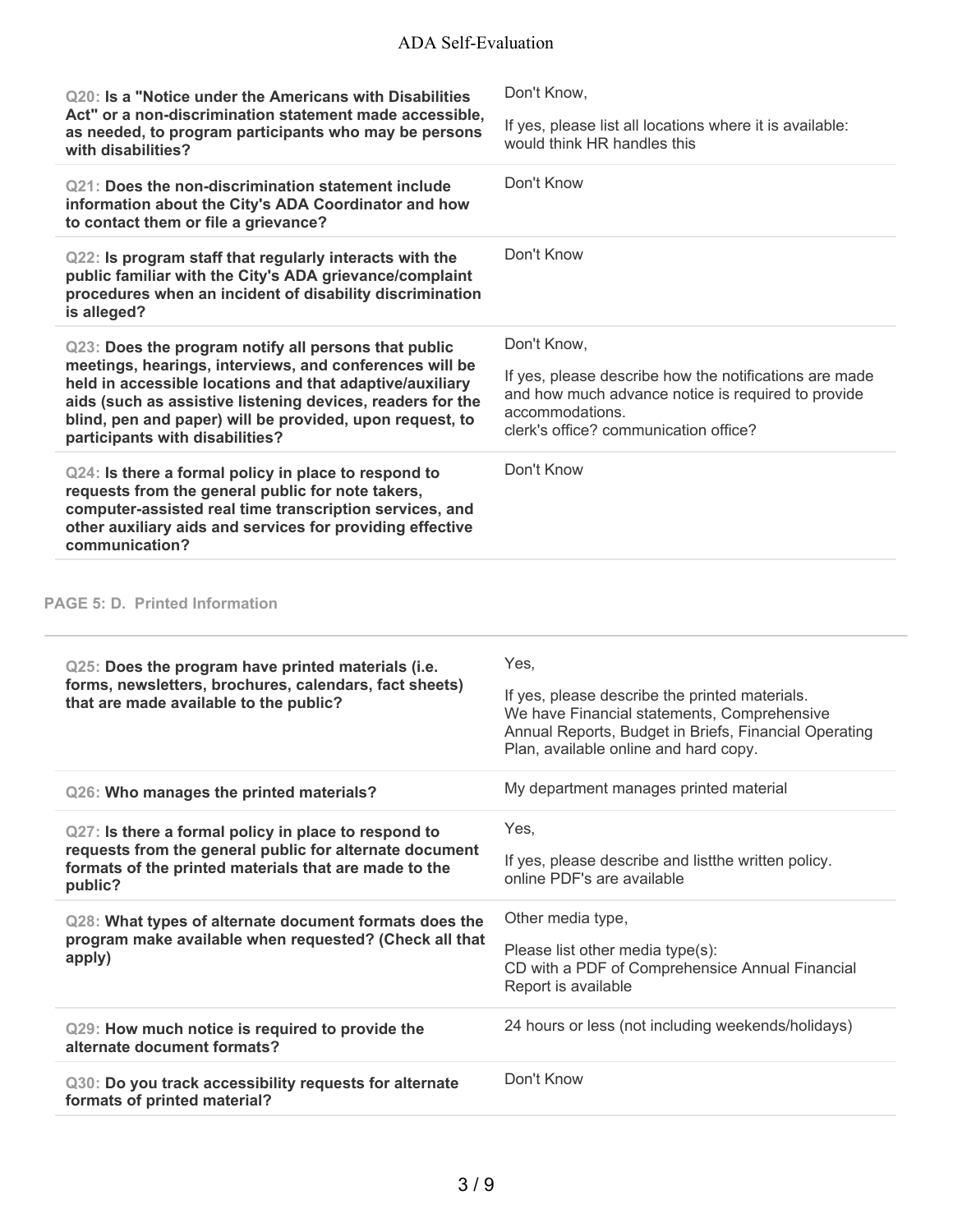| Q31: Does the program charge an additional fee for<br>providing materials in alternative formats for people with<br>disabilities?                                                                              | Don't Know                                                                                                                                                       |
|----------------------------------------------------------------------------------------------------------------------------------------------------------------------------------------------------------------|------------------------------------------------------------------------------------------------------------------------------------------------------------------|
| Q32: Does the program include images of individuals<br>with disabilities in the printed materials and<br>publications?                                                                                         | Do not include any photos of people in print<br>material/publications                                                                                            |
| PAGE 6: E. Television and Audiovisual Public Information                                                                                                                                                       |                                                                                                                                                                  |
| Q33: Does the program produce audiovisual (film,<br>videotape, television, digital) presentations, or website<br>demonstrations/webinars for the public or provide these<br>types presentations to the public? | Don't Know                                                                                                                                                       |
| Q34: Is there a formal policy in place to respond to<br>requests from the general public for accessible<br>audiovisual, televised or online presentations provided<br>to the public?                           | Don't Know                                                                                                                                                       |
| Q35: What types of accessible audio/visual, televised or<br>online presentation formats does the program make<br>available when requested?                                                                     | Other,<br>Please list the other formats:<br>check with communication office                                                                                      |
| Q36: How much notice is required to provide the<br>accessible presentation formats?                                                                                                                            | Don't know - have not completed such a request                                                                                                                   |
| Q37: Do you track accessibility requests for accessible<br>presentation formats?                                                                                                                               | Don't Know                                                                                                                                                       |
| Q38: Does the program charge an additional fee for<br>providing presentations in accessible formats for people<br>with disabilities?                                                                           | Don't Know                                                                                                                                                       |
| Q39: Do the audio/visual presentations include<br>portrayals of individuals with disabilities?                                                                                                                 | Do not include any portrayals of people in audio/visual<br>presentations                                                                                         |
| <b>PAGE 7: F. Website</b>                                                                                                                                                                                      |                                                                                                                                                                  |
| Q40: Does the program provide information about its<br>offerings to the public on the internet?                                                                                                                | Yes,<br>If yes, please list the URL:<br>City Website under Departments Budget and Finance<br>http://www.cityofgainesville.org/BudgetFinance.aspxe                |
| Q41: What information is provided on the internet?<br>Please describe briefly:                                                                                                                                 | department and division information including<br>tabs for each area and information for each<br>area. Forms and links are provided as well as<br>online payments |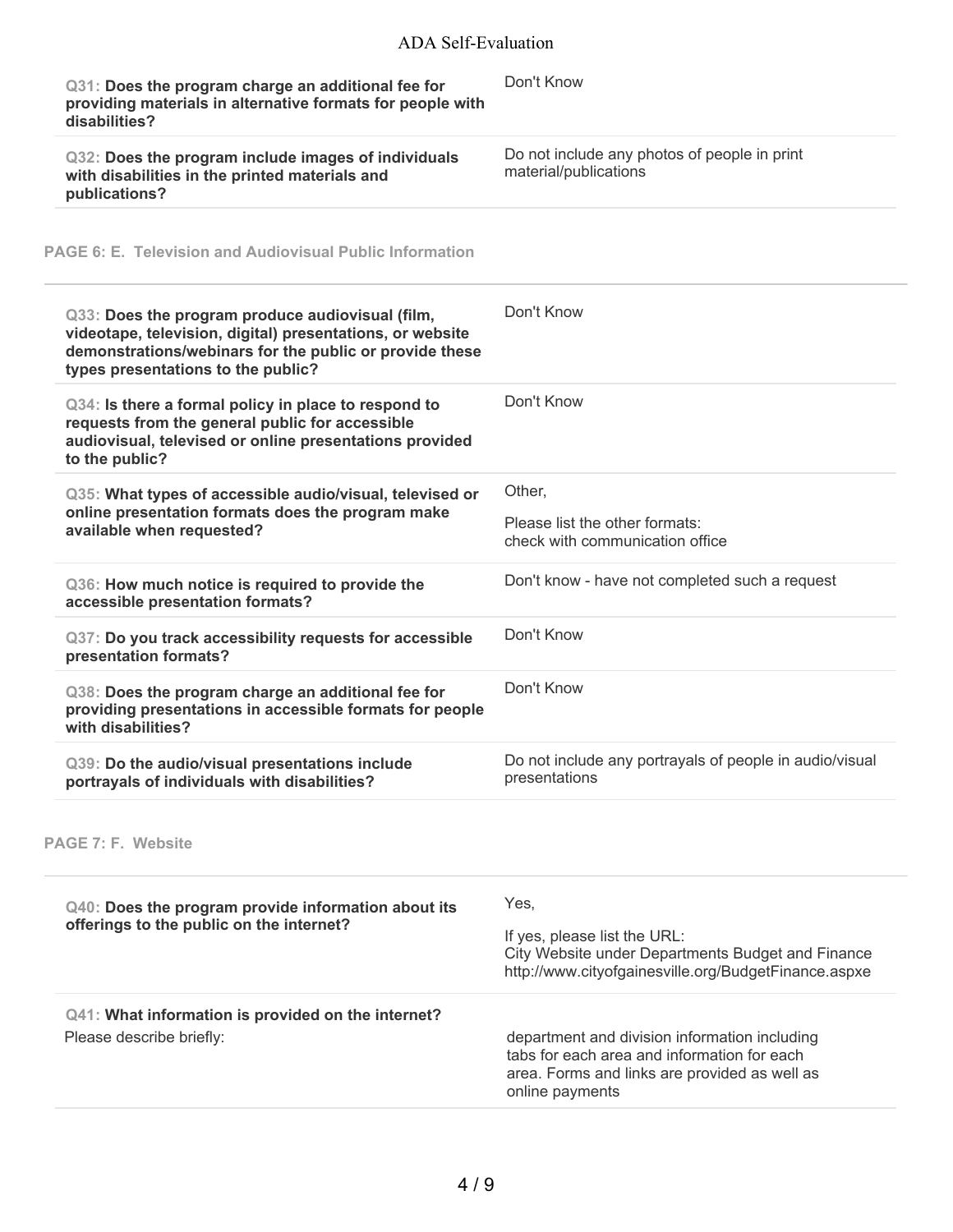| Q42: Does the webpage(s) include information about the<br>accessibility of the facilities (parking, bathrooms,<br>assistive listening devices, etc.) where the program is<br>offered?                                                                                                                                                         | Yes,<br>If yes, please briefly describe what information is<br>provided about accessibility:<br>address and phone information is provided |
|-----------------------------------------------------------------------------------------------------------------------------------------------------------------------------------------------------------------------------------------------------------------------------------------------------------------------------------------------|-------------------------------------------------------------------------------------------------------------------------------------------|
| Q43: Who manages the information regarding the<br>facilities, programs and services provided on the<br>internet?                                                                                                                                                                                                                              | Both departmentally andcentrally managed                                                                                                  |
| Q44: Does the website home page include easily<br>locatable information, including a telephone number and<br>email address, for use in reporting website accessibility<br>problems and requesting accessible services and<br>information?                                                                                                     | Yes                                                                                                                                       |
| Q45: Do all links have a text description that can be read<br>by a screen reader (not just a graphic or "click here")?                                                                                                                                                                                                                        | Don't Know                                                                                                                                |
| Q46: Do all the photographs, maps, graphics and other<br>images on the webpages currently have HTML tags<br>(such as an "alt" tag or a long description tag) with text<br>equivalents of the material being visually conveyed?                                                                                                                | <b>No</b>                                                                                                                                 |
| Q47: Are all the documents posted on the webpages<br>available in HTML or other text-based format (for<br>example rich text format (RTF) or word processing<br>format), even if they are also provided in another format,<br>such as Portable Document Format (PDF)?                                                                          | Yes                                                                                                                                       |
| Q48: If a webpage has data charts or tables, is HTML<br>used to associate all data cells with column and row<br>identifiers?                                                                                                                                                                                                                  | Yes                                                                                                                                       |
| Q49: Do all video files available on the webpages have<br>audio descriptions of what is being displayed to provide<br>access to visually conveyed information for people who<br>are blind or have low vision?                                                                                                                                 | Don't Know                                                                                                                                |
| Q50: Do all video files on the webpages have written<br>captions of spoken communication to provide access to<br>people who are deaf or hard of hearing?                                                                                                                                                                                      | Don't Know                                                                                                                                |
| Q51: Does the top of each page with navigation links<br>have a "skip navigation" link?[This feature directs<br>screen readers to bypass the row of navigation links and<br>start at the webpage content, thus enabling people who<br>use screen readers to avoid having to listen to all the<br>links each time they add more to a new page.] | Don't Know                                                                                                                                |
| Q52: Is the webpage content regularly (at least annually)<br>tested for accessibility to ensure it is usable by people<br>with disabilities, including those who use speaking<br>browsers?                                                                                                                                                    | Don't Know                                                                                                                                |
| Q53: Is there a formal policy established to<br>ensurewebpages will be accessible?                                                                                                                                                                                                                                                            | Don't Know                                                                                                                                |
| Q54: Is the policy posted on the webpage, where it can<br>be easily located?                                                                                                                                                                                                                                                                  | Don't Know                                                                                                                                |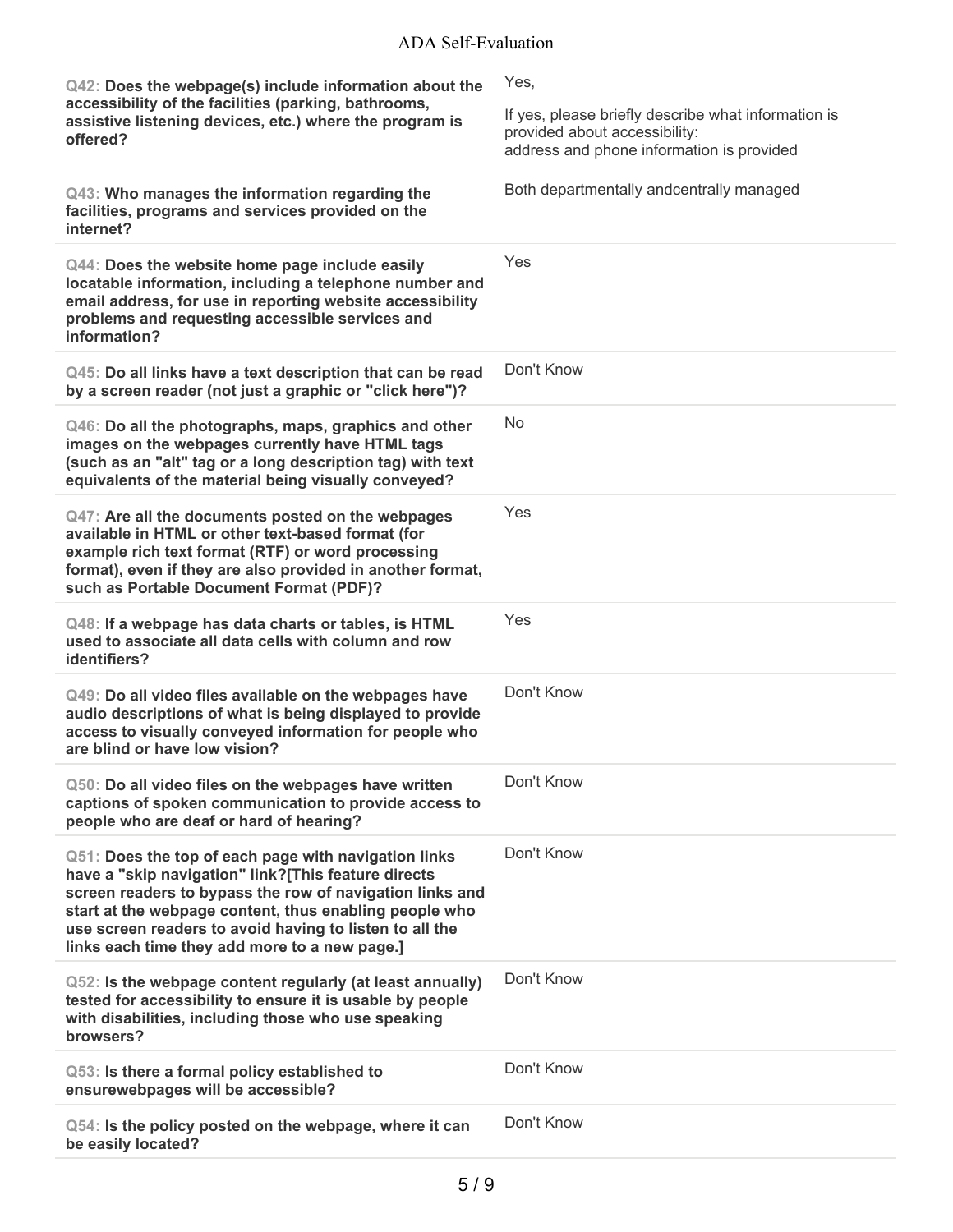| Q55: Is there a standard operating procedure in place to<br>ensure that new and modified webpages and content are<br>accessible?                                                       | Don't Know                                                                                                                                                       |
|----------------------------------------------------------------------------------------------------------------------------------------------------------------------------------------|------------------------------------------------------------------------------------------------------------------------------------------------------------------|
| Q56: Does the in-house communications staff and<br>department contacts responsible for webpage content<br>development receive training on the guidelines for<br>website accessibility? | Yes.<br>If yes, please describe the training process and the<br>most recent training date:<br>only training for us on how to make changes and<br>updates to data |

## **PAGE 8: G. Public Telephones and Communication Devices**

| Q57: Does the program's main public access number<br>have an automated phone menu service (i.e. press 1 for<br>, press 2 for)?                                                                                                                  | Don't Know                             |
|-------------------------------------------------------------------------------------------------------------------------------------------------------------------------------------------------------------------------------------------------|----------------------------------------|
| Q58: If yes, does the system offer a simple, 1-step way<br>for a caller to bypass the menu and speak directly with a<br>staff person during regular business hours?                                                                             | Don't Know                             |
| Q59: What tools does the program use to communicate<br>by phone with people with speech or hearing<br>difficulties?                                                                                                                             | Other,<br>Other (Please List): no idea |
| Q60: Does the program publish the City's TTY (text<br>telephone) relay service in all materials where a phone<br>number is listed?                                                                                                              | Don't Know                             |
| Q61: If a third-party "Relay" system is used, does<br>program staff receive training on how to place a Relay<br>call to a customer, as well as receive one?                                                                                     | Don't Know                             |
| <b>PAGE 9: H. Accessible/Adaptive Equipment</b>                                                                                                                                                                                                 |                                        |
| Q62: Does the program allow members of the public to<br>use electronic equipment such as copy machines or<br>computer terminals?                                                                                                                | Don't Know                             |
| Q63: Does the program ensure that the electronic<br>equipment is accessible to and usable by individuals<br>with disabilities (For example, is a public computer<br>terminal provided on a lowered counter or in an<br>accessible workstation)? | Don't Know                             |
| Q64: Are auxiliary aids (such as a moveable light<br>source, adjustable worktable levels, paper and pen, etc.)<br>provided to assist persons with disabilities?                                                                                 | Don't Know                             |
|                                                                                                                                                                                                                                                 |                                        |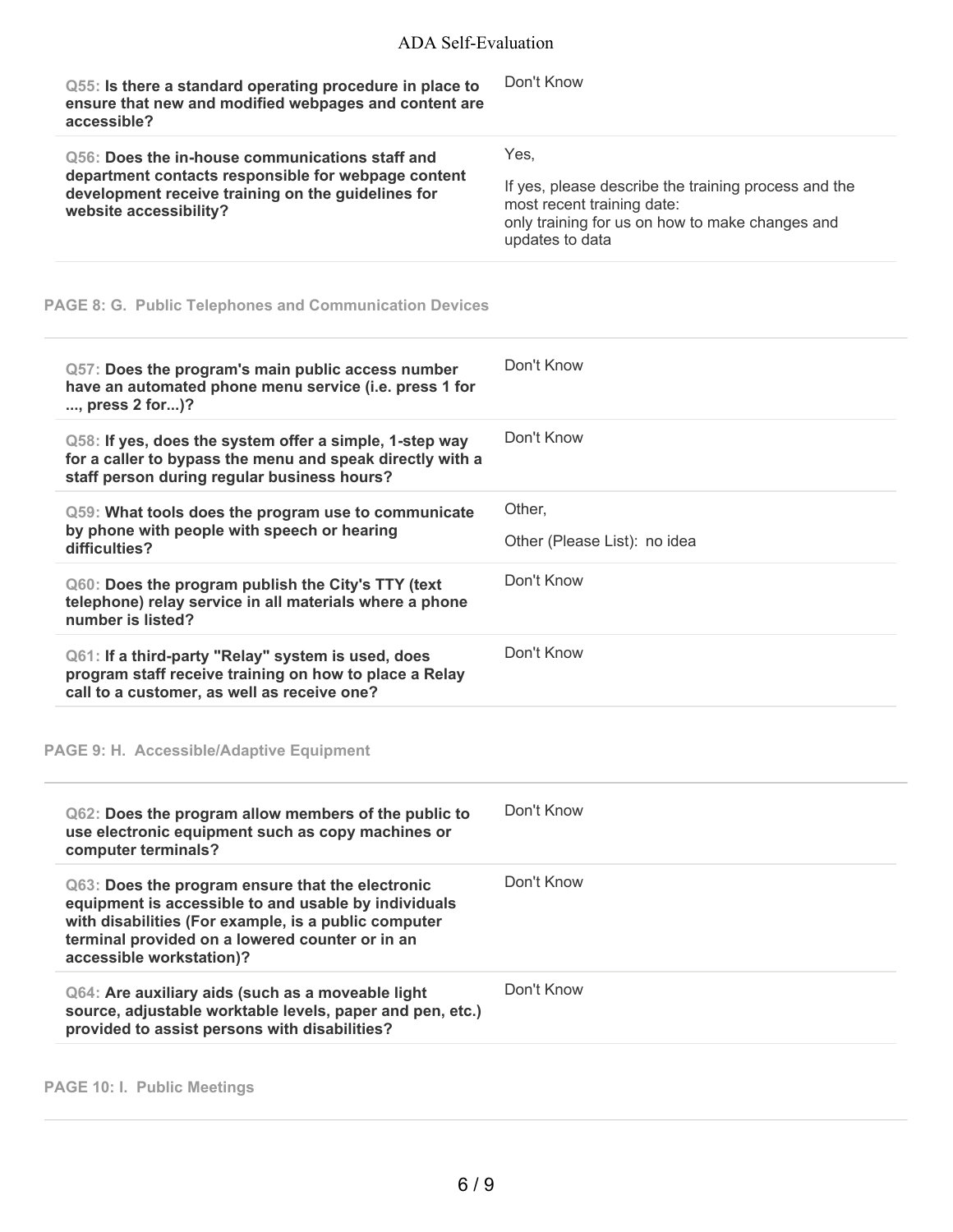| Q65: Does the program hold public meetings, hearings<br>or conferences?                                                                                                                                                                            | Yes                                                                                                                                      |
|----------------------------------------------------------------------------------------------------------------------------------------------------------------------------------------------------------------------------------------------------|------------------------------------------------------------------------------------------------------------------------------------------|
| Q66: Does the program require that public meetings,<br>hearing, and conferences be held in accessible<br>locations?                                                                                                                                | Don't Know                                                                                                                               |
| Q67: Do all printed or electronic materials about<br>program-sponsored/hosted public events, public<br>meetings, public hearings, or public appearances by and<br>with City officials include instructions about how to<br>request accommodations? | Don't Know                                                                                                                               |
| Q68: If yes, what types of accommodations can the<br>program provide to the public when requested?                                                                                                                                                 | Respondent skipped this<br>question                                                                                                      |
| Q69: How many Assistive listening devices are made<br>available for public meetings?                                                                                                                                                               | Don't Know                                                                                                                               |
| Q70: Does the program charge an additional fee for<br>providing accommodations for people with disabilities?                                                                                                                                       | Don't Know                                                                                                                               |
| <b>PAGE 11: J. Transportation Services</b>                                                                                                                                                                                                         |                                                                                                                                          |
| Q71: Does the program provide transportation to<br>volunteers, visitor, or program participants?                                                                                                                                                   | Respondent skipped this<br>question                                                                                                      |
| Q72: Does the program have procedures to make<br>transportation accessible to persons who have visual,<br>hearing, mobility and learning disabilities?                                                                                             | Don't Know,<br>If yes, please identify the disability and procedures to<br>make transportation accessible.<br>RTS has ADA transportation |
| PAGE 12: K. Tours and Trips                                                                                                                                                                                                                        |                                                                                                                                          |
| Q73: Does the program provide facility tours or organize<br>trips for members of the pubic?                                                                                                                                                        | No                                                                                                                                       |
| Q74: Does the program have procedures to make the<br>tours and trips accessible to individuals who have<br>visual, hearing, mobility and learning disabilities?                                                                                    | Don't Know                                                                                                                               |
| <b>PAGE 13: L. Use of Consultants and Contractors</b>                                                                                                                                                                                              |                                                                                                                                          |
| Q75: Are consultants or contractors who bid on capital<br>projects or other contractual work for the program<br>required to signstatements attesting to their intent to<br>comply with the ADA?                                                    | No.                                                                                                                                      |
|                                                                                                                                                                                                                                                    |                                                                                                                                          |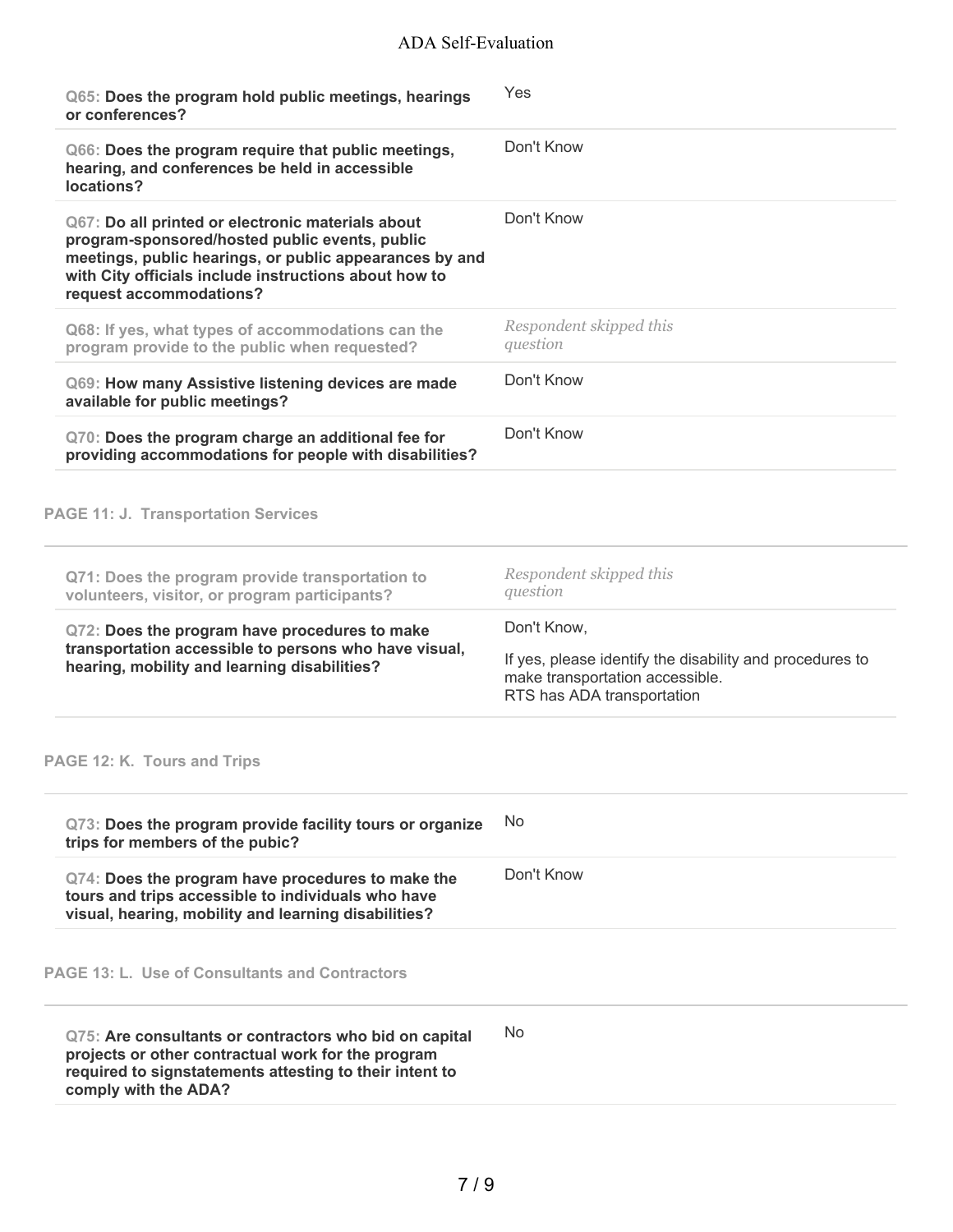| Q76: Does program staff monitorconsultants or<br>contractors obligations to facilitate participation of<br>individuals with disabilities?                                                                                              | <b>No</b>                           |
|----------------------------------------------------------------------------------------------------------------------------------------------------------------------------------------------------------------------------------------|-------------------------------------|
| Q77: When selecting contractors or vendors, does the<br>program use criteria that does not discriminate based on<br>ability?                                                                                                           | <b>No</b>                           |
| <b>PAGE 14: M. Emergency Evaluation Procedures</b>                                                                                                                                                                                     |                                     |
| Q78: Does program staff have a plan or procedures in<br>place that describe how to evacuate people with<br>disabilities from the program facility during an<br>emergency?                                                              | <b>No</b>                           |
| Q79: If yes, isstaff at each program facility trained to<br>carry out the instructions of the plan or procedures?                                                                                                                      | <b>No</b>                           |
| Q80: Is the evacuation plan or instructions posted in a<br>visible and accessible area of each floor in all programs<br>and public facilities?                                                                                         | Yes                                 |
| PAGE 15: N. Special Events and Private Events on City Property                                                                                                                                                                         |                                     |
| Q81: Does program staff notify both private entities and<br>staff of their obligations to facilitate participation of<br>individuals with disabilities in those special events or<br>private events held on public property?           | Don't KNow                          |
| PAGE 16: O. Training and Staffing                                                                                                                                                                                                      |                                     |
| Q82: Does the program provide full and equal access to<br>ALL its participants, regardless of ability?                                                                                                                                 | Don't Know                          |
| Q83: How is program staff that have contact with the<br>public informed of the department's obligations and<br>policies that enables persons with disabilities to<br>participate in the program?                                       | Respondent skipped this<br>question |
| Q84: Does the program staff who maintain contact with<br>the public receive training on interacting with people<br>with disabilities?                                                                                                  | Don't Know                          |
| Q85: Is there program staff who would be able to<br>provide better customer service if they had training in<br>American Sign Language (ASL) or other means of<br>communicating with people who have hearing or speech<br>difficulties? | Don't Know                          |